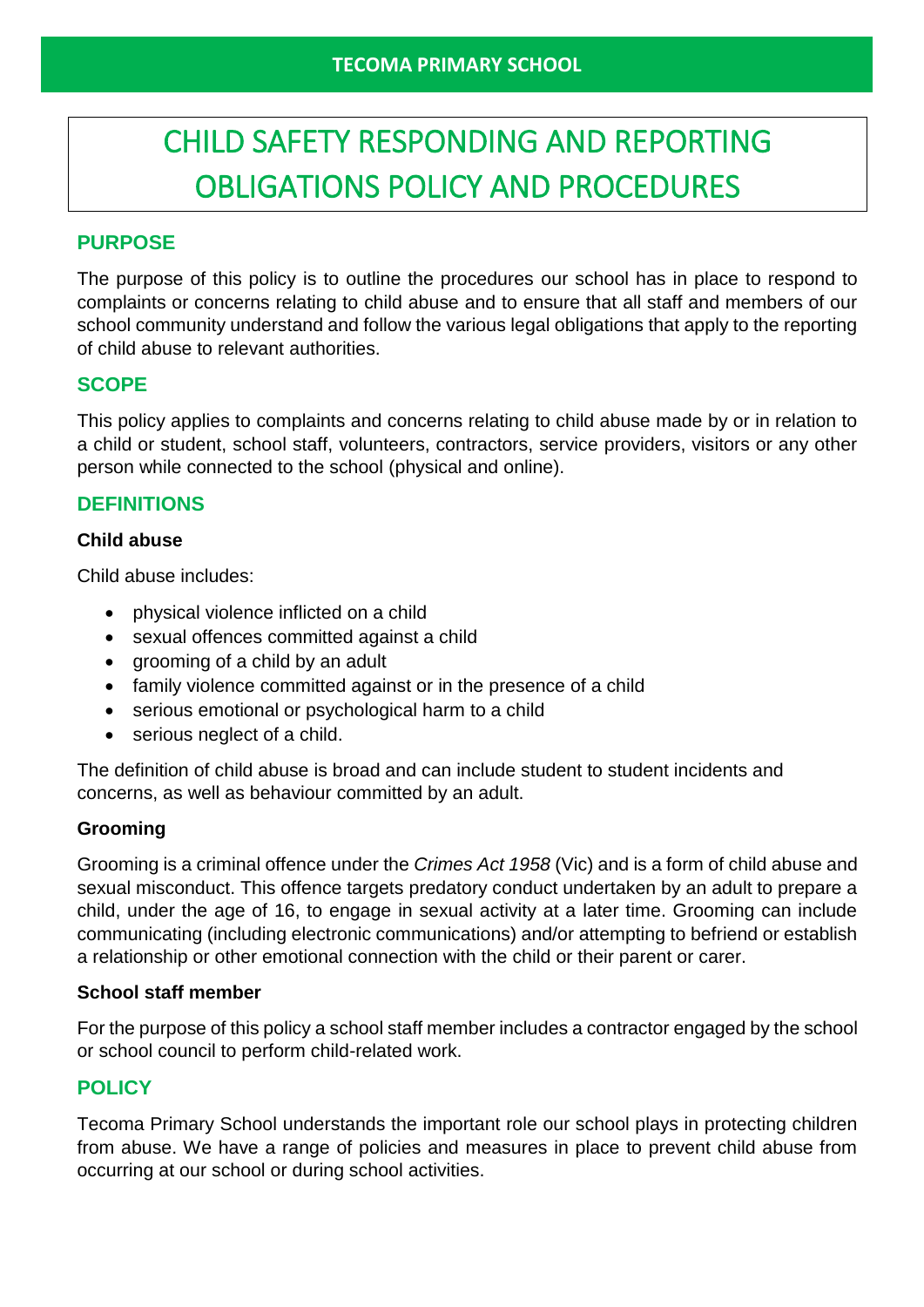## **Information for students**

- All students should feel safe to speak to any staff member to raise any concerns about their safety or any other concerns that they have.
- If a student does not know who to approach at Tecoma Primary School they should start with the Principal, Assistant Principal/Welfare Coordinator, their classroom teacher or a member of staff they feel comfortable talking to.
- Staff members, who are all Mandatory Reporters, will make contact with the Principal or Assistant Principal who will support them and the student with their concerns.

# **Identifying child abuse**

To ensure we can respond in the best interests of students and children when complaints or concerns relating to child abuse are raised, all staff and relevant volunteers must:

- understand how to identify signs of child abuse and behavioural indicators of perpetrators - for detailed information on identifying child abuse and behavioural indicators of perpetrators refer to [Identify child abuse.](https://www.education.vic.gov.au/school/teachers/health/childprotection/Pages/identify.aspx)
- understand their various legal obligations in relation to reporting child abuse to relevant authorities - for detailed information on the various legal obligations refer to Appendix A
- follow the below procedures for responding to complaints or concerns relating to child abuse, which ensure our school acts in the best interests of students and children and complies with both our legal and Department policy obligations.

At Tecoma Primary School we recognise the diversity of the children, young people, and families at our school and take account of their individual needs and backgrounds when considering and responding to child safety incidents or concerns.

## **Procedures for responding to an incident, disclosure, allegation or suspicion of child abuse**

In responding to a child safety incident, disclosure, allegation or suspicion, Tecoma Primary School will follow:

- the [Four Critical Actions for Schools](https://www.education.vic.gov.au/Documents/about/programs/health/protect/FourCriticalActions_ChildAbuse.pdf) for complaints and concerns relating to all forms of child abuse
- the [Four Critical Actions: Student Sexual Offending](https://www.education.vic.gov.au/school/teachers/health/childprotection/Pages/stusexual.aspx) for complaints and concerns relating to student sexual offending
- our Student Wellbeing and Engagement Policy and Bullying Prevention Policy for complaints and concerns relating to student physical violence or other harmful student behaviours.

#### **School staff and volunteer responsibilities**

#### **1. Immediate action**

If a school staff member or volunteer witnesses an incident of child abuse, or reasonably believes, suspects or receives a disclosure or allegation that a child has been, or is at risk of being abused, they must:

• If a child is at immediate risk of harm, separate alleged victims and others involved, administer first aid (appropriate to their level of training) and call 000 for urgent medical or police assistance where required to respond to immediate health or safety concerns.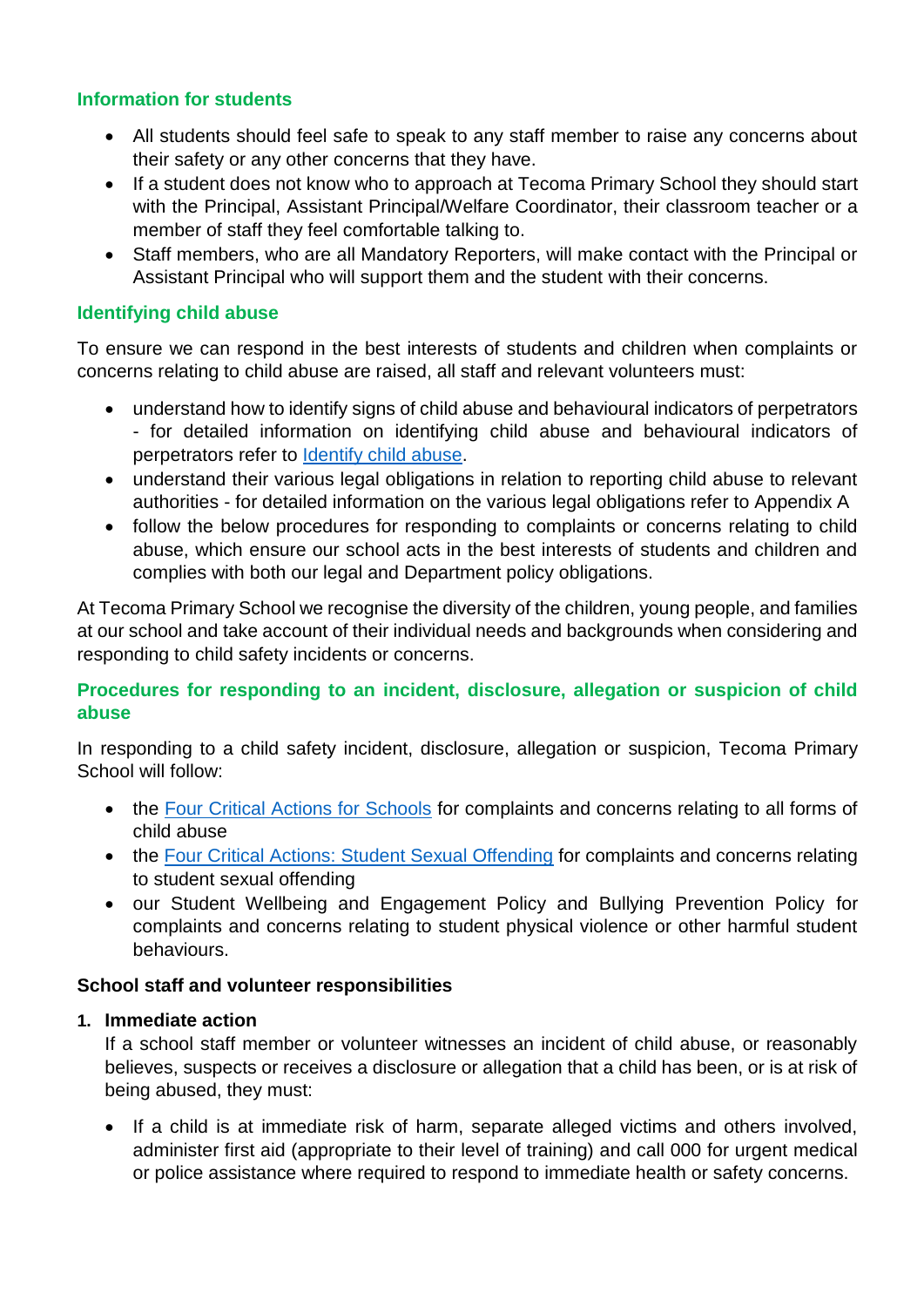• Notify the Principal and/or the Assistant Principal/Welfare Coordinator as soon as possible, who will ensure our school follows the steps in these procedures.

NOTE for staff and volunteers:

- if you are uncertain if an incident, disclosure, allegation or suspicion gives rise to a concern about child abuse you must always err on the side of caution and report the concern to the Principal and/or the Assistant Principal/Welfare Coordinator.
- If the Principal and/or the Assistant Principal/Welfare Coordinator is unavailable, a member of the School Improvement Team (SIT) will take on this role.
- If the concerns relates to the conduct of the Principal and/or the Assistant Principal/Welfare Coordinator or a member of the SIT team they will notify the principal or the [relevant regional office](https://www.vic.gov.au/contact-us-department-education-and-training#regional-office-contact-list) where the person nominated above is the principal who must then take on responsibility for ensuring our school follows these procedures.

Refer to Appendix B for guidance on how to respond to a disclosure of child abuse.

#### **2. Reporting to authorities and referring to services**

As soon as immediate health and safety concerns are addressed, and relevant school staff have been informed, the Principal and/or the Assistant Principal/Welfare Coordinator **must** report all incidents, suspicions and disclosures of child abuse as soon as possible.

The following steps will ensure our school complies with the four critical actions as well as additional actions required under the Child Safe Standards.

The Principal and/or the Assistant Principal/Welfare Coordinator must ensure:

- all relevant information is reported to the Department of Families, Fairness and Housing (DFFH) Child Protection, Victoria Police or relevant services where required
- the incident is reported to the Department's [eduSafe Plus portal](https://services.educationapps.vic.gov.au/edusafeplus) or the Incident Support and Operations Centre (1800 126 126) in accordance with the severity rating outlined in the [Managing and Reporting School Incidents Policy](https://www2.education.vic.gov.au/pal/reporting-and-managing-school-incidents-including-emergencies/policy)
- all [reportable conduct](https://www2.education.vic.gov.au/pal/reportable-conduct-scheme/policy) allegations or incidents are reported by the Principal to the Department's Employee Conduct Branch (03 7022 0005) – where a reportable conduct allegation is made against the Principal, the Regional Director must be informed who will then make a report to Employee Conduct Branch

NOTE: In circumstances where staff members are legally required to report child abuse to DFFH Child Protection or Victoria Police and they are unable to confirm that the information has been reported by another person at the school or the designated member of school staff does not agree that a report needs to be made, the staff member who has formed the reasonable belief must still contact DFFH Child Protection and Victoria Police to make the report.

If you believe that a child is not subject to abuse, but you still hold significant concerns for their wellbeing you must still act. This may include making a referral or seeking advice from Child FIRST or The Orange Door (in circumstances where the family are open to receiving support) DFFH Child Protection or Victoria Police.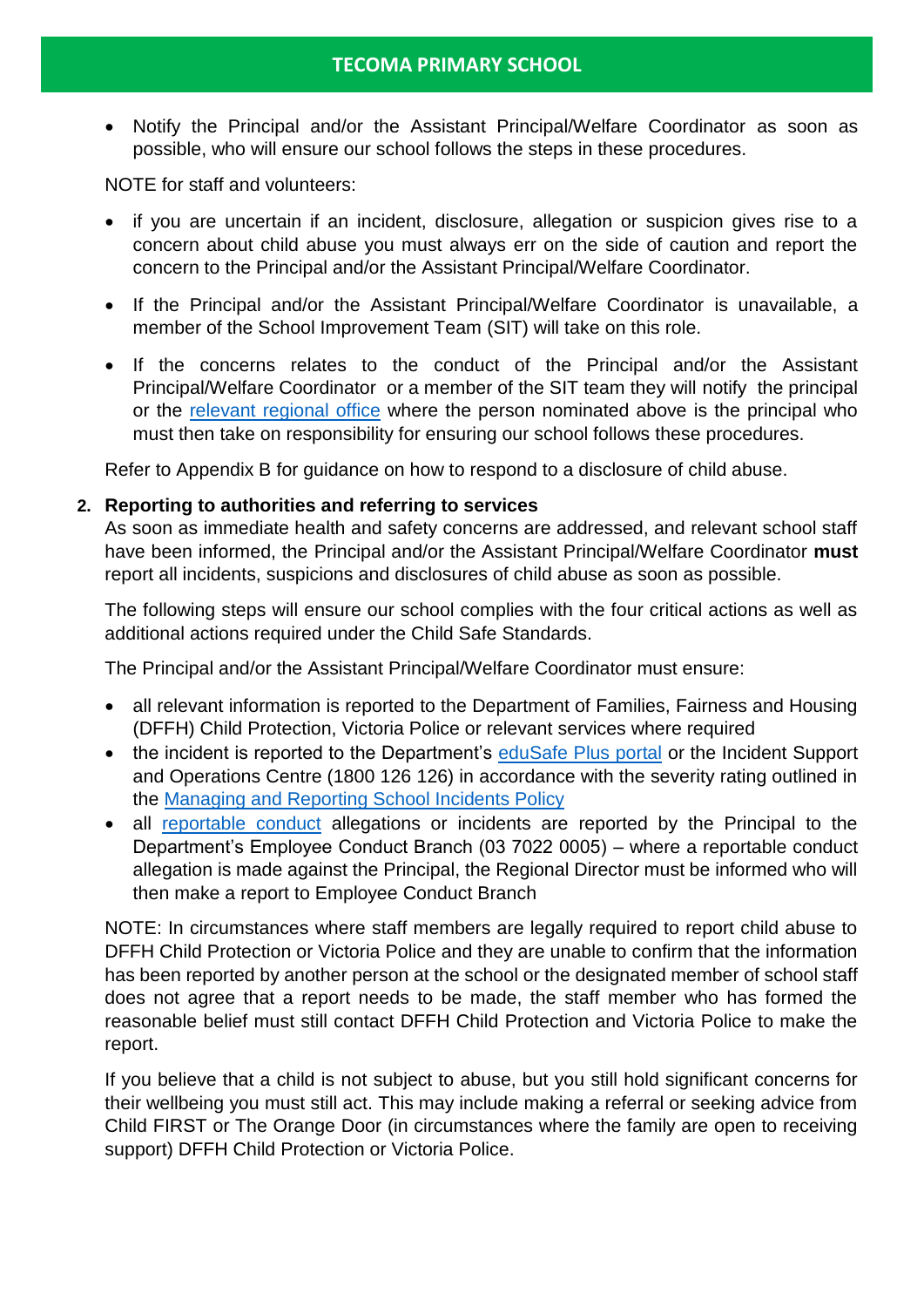## **3. Contacting parents or carers**

The Principal and/or the Assistant Principal/Welfare Coordinator must ensure parents and carers are notified unless advised otherwise by DFFH Child Protection or Victoria Police, or there are other safety and wellbeing concerns in relation to informing parents/carers.

Principals may contact the Department of Education and Training Legal Division for advice on notifying parents and carers, and where relevant, the wider school community.

For further guidance, refer to [PROTECT Contacting parents and carers](https://www.education.vic.gov.au/school/teachers/health/childprotection/Pages/actionthree.aspx)

## **4. Ongoing protection and support**

The Principal and/or the Assistant Principal/Welfare Coordinator must ensure appropriate steps are taken by the school to protect the child and other children from any continued risk of abuse. These steps must be taken in consultation with any relevant external agency or Department staff such as DFFH Child Protection, Victoria Police, Legal Division or Employee Conduct Branch. Ongoing protection will also include further reports to authorities if new information comes to light or further incidents occur.

Appropriate, culturally sensitive and ongoing support must be offered and provided to all affected students. Ongoing support will be based on any available advice from the Department, parents and carers, health practitioners, and other authorities (such as DFFH or Victoria Police) and may include referral to wellbeing professionals, development of a safety plan, student support group meetings, and, for student to student incidents, behaviour management and support measures.

#### **5. Recordkeeping**

The Principal and/or the Assistant Principal/Welfare Coordinator will ensure that:

- detailed notes of the incident, disclosure, allegation or suspicion are taken using the [Responding to Suspected Child Abuse: Template](https://www.education.vic.gov.au/Documents/about/programs/health/protect/PROTECT_Schoolstemplate.pdf) or the [Responding to Student Sexual](https://www.education.vic.gov.au/Documents/about/programs/health/protect/SSO_ReportingTemplate.docx)  [Offending: template\]](https://www.education.vic.gov.au/Documents/about/programs/health/protect/SSO_ReportingTemplate.docx) including, where possible, by the staff member or volunteer who reported the incident, disclosure, or suspicion to them
- detailed notes are taken of any immediate or ongoing action taken by the school to respond to the incident, disclosure, allegation or suspicion
- all notes and other records relating to the incident, disclosure, allegation or suspicion, including the schools immediate and ongoing actions, are stored securely in the locked filing cabinet in the Welfare Office.

# **For school visitors and school community members**

All community members aged 18 years or over have legal obligations relating to reporting child abuse – refer to Appendix A for detailed information.

Any person can make a report to DFFH Child Protection or Victoria Police if they believe on reasonable grounds that a child is in need of protection. For contact details, refer to the [Four](https://www.education.vic.gov.au/Documents/about/programs/health/protect/FourCriticalActions_ChildAbuse.pdf)  [Critical Actions.](https://www.education.vic.gov.au/Documents/about/programs/health/protect/FourCriticalActions_ChildAbuse.pdf)

Members of the community do not have to inform the school if they are making a disclosure to DFFH Child Protection or the Victoria Police. However, where a community member is concerned about the safety of a child or children at the school, the community member should report this concern to the principal so that appropriate steps to support the student can be taken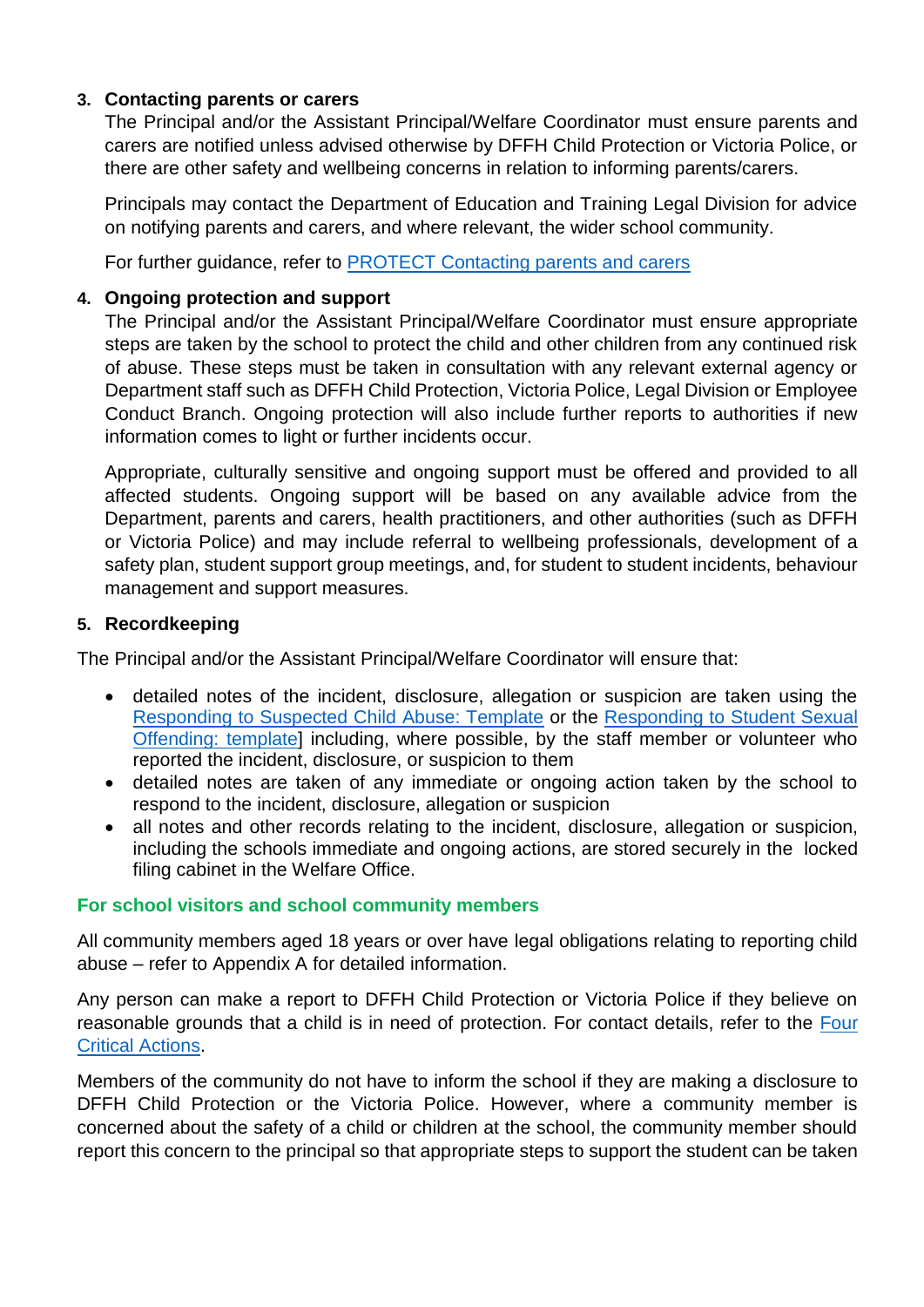## **Additional requirements for all staff**

All staff play an important role in supporting student safety and wellbeing and have a duty of care to take reasonable steps to prevent reasonably foreseeable harm to students.

Fulfilling the roles and responsibilities in the above procedure does not displace or discharge any other obligations that arise if a person reasonably believes that a child is at risk of child abuse. This means that if, after following the actions outlined in the procedure, a staff member reasonably believes that a child remains at risk of abuse, they must take the following steps:

- if they are concerned that the school has not taken reasonable steps to prevent or reduce the risk, raise these concerns with the principal in the first instance, and escalate to the regional office if they remain unsatisfied.
- report the matter to the relevant authorities where they are unable to confirm that the information has been reported by another staff member

Staff must refer to Appendix A for further information on their obligations relating to reporting to authorities.

# **COMMUNICATION**

This policy will be communicated to our school community in the following ways:

- Available publicly on our school's website (or insert other online parent, carer, student communication method)
- Included in staff induction processes and annual staff training
- Included in volunteer induction processes and training for relevant volunteers
- Discussed at annual staff briefings or meetings
- Included in staff share drive under school policies
- Hard copy available from school administration upon request

# **FURTHER INFORMATION AND RESOURCES**

The following Department of Education and Training policies and guidance are relevant to this policy:

- [Child Safe Standards](https://www2.education.vic.gov.au/pal/child-safe-standards/policy)
- Protecting Children [Reporting and Other Legal Obligations](https://www2.education.vic.gov.au/pal/protecting-children/policy)
- [Managing and Reporting School Incidents](https://www2.education.vic.gov.au/pal/reporting-and-managing-school-incidents-including-emergencies/policy)
- [Reportable Conduct](https://www2.education.vic.gov.au/pal/reportable-conduct-scheme/policy)
- [Restraint and Seclusion](https://www2.education.vic.gov.au/pal/restraint-seclusion/policy)
- [Identify child abuse](https://www.education.vic.gov.au/school/teachers/health/childprotection/Pages/identify.aspx)
- [Report child abuse in schools \(including four critical actions\)](https://www.education.vic.gov.au/school/teachers/health/childprotection/Pages/report.aspx)
- [Identify and respond to student sexual offending](https://www.education.vic.gov.au/school/teachers/health/childprotection/Pages/stusexual.aspx)

The following school policies are also relevant to this policy:

- Child Safety [and Wellbeing] Policy
- Child Safety Code of Conduct
- Statement of Values and School Philosophy
- Student Wellbeing and Engagement Policy
- Volunteer Policy
- Duty of Care Policy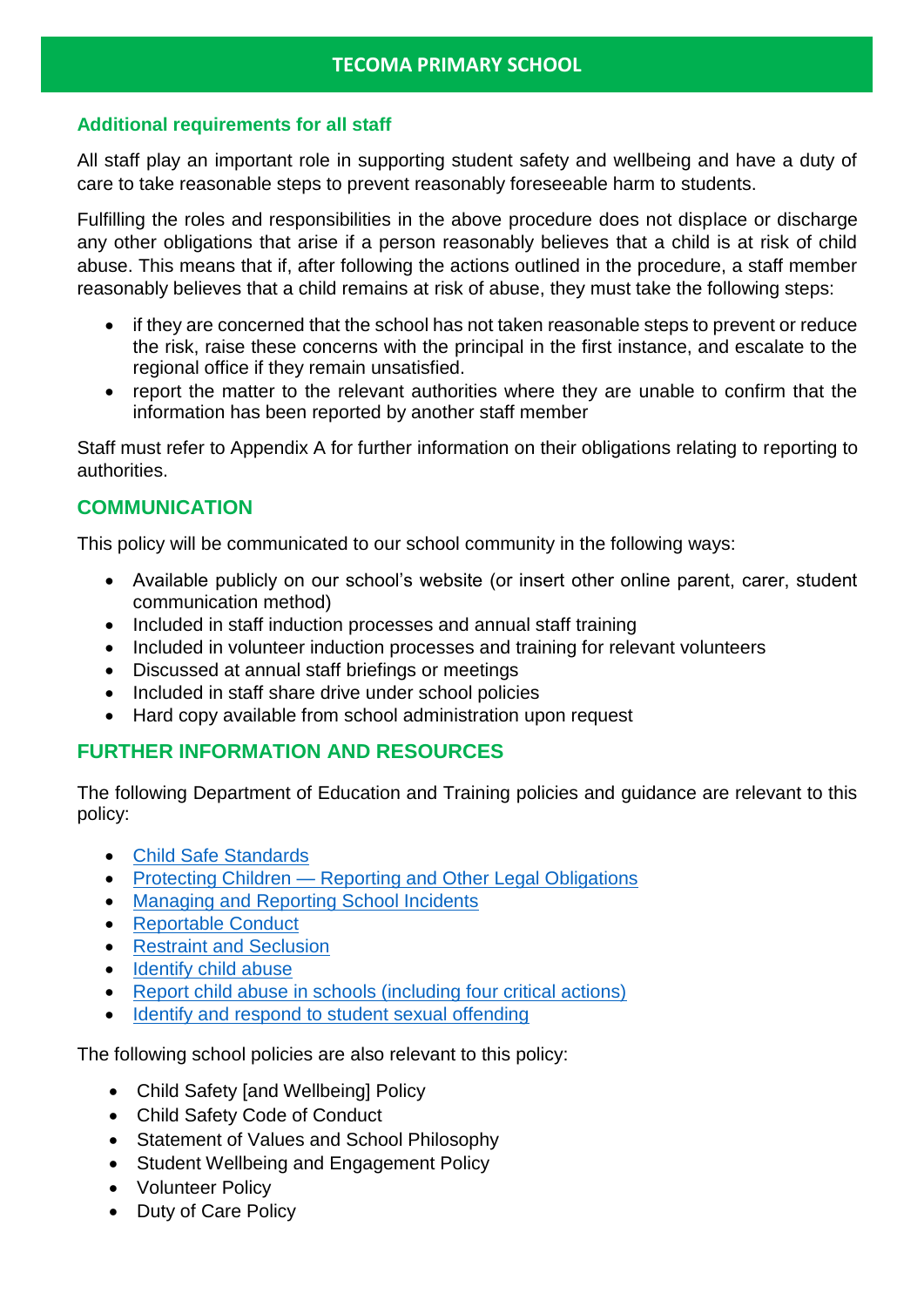• Inclusion and Diversity Policy

#### **REVIEW CYCLE**

This policy was approved by school council on **14th June, 2022** and is scheduled for review in **June 2024**.

**Reviewed by:** *Di Double, Rohan Thompson, Stuart McLean, Lisa Dell, Matt Ford, Lisa Hoskins-Faul, Chelsey Robins, Neshadi Weeratunga.*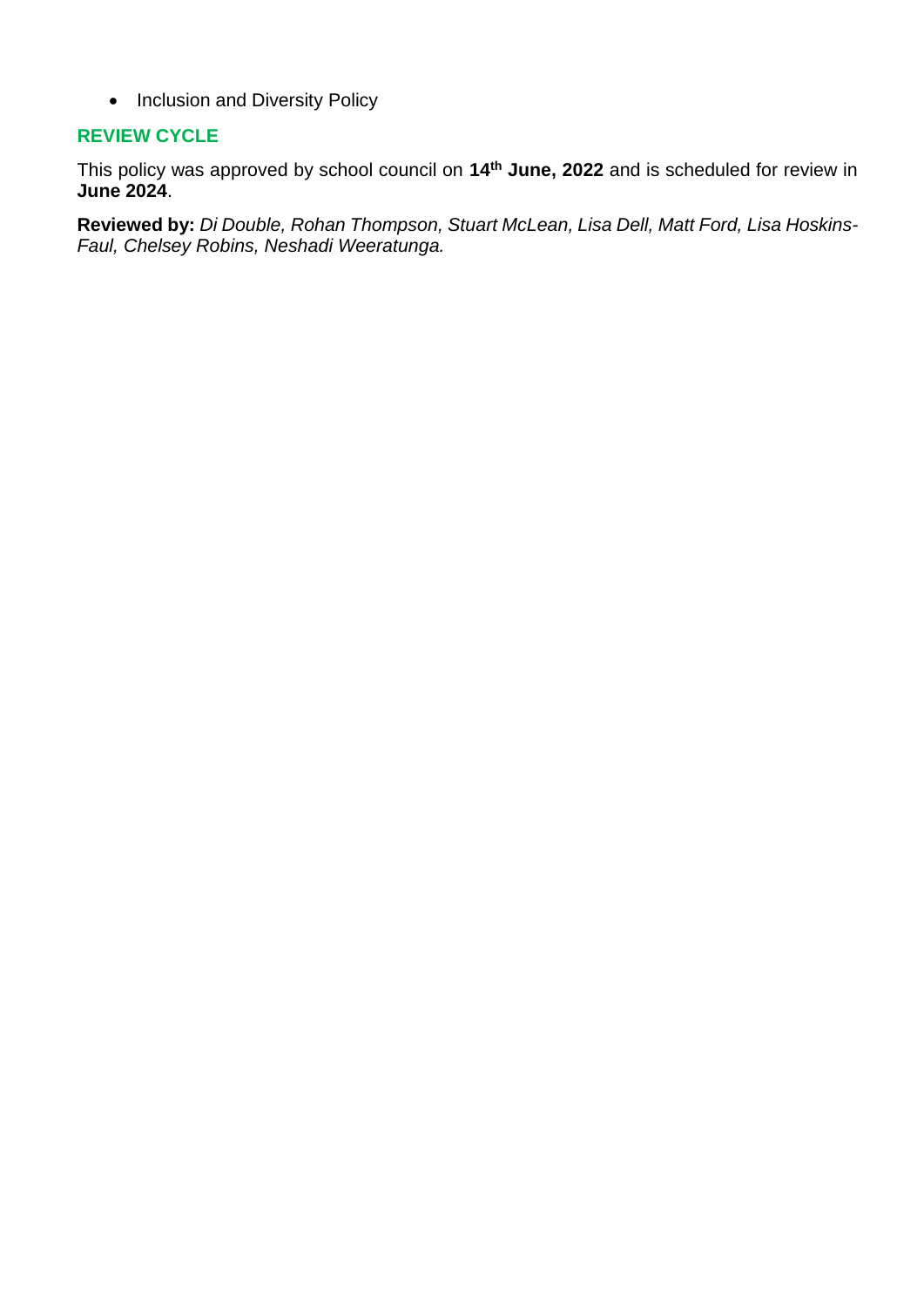# **APPENDIX A**

# **LEGAL OBLIGATONS RELATING TO REPORTING CHILD ABUSE**

The following information outlines the various legal obligations relating to the reporting of child abuse to relevant authorities.

It is important to note that the procedures outlined in the above policy ensure compliance with the below reporting obligations, and also include additional steps to ensure compliance with Department policy and our school's duty of care obligations.

# **Mandatory reporting to Department of Families, Fairness and Housing (DFFH) Child Protection**

The following individuals are mandatory reporters under the *Children, Youth and Families Act 2005* (Vic):

- registered teachers and early childhood teachers (including principals and school staff who have been granted permission to teach by the VIT)
- school counsellors including staff who provide direct support to students for mental, emotional or psychological wellbeing, including (but not limited to) school health and wellbeing staff, primary welfare coordinators, student wellbeing coordinators, mental health practitioners, chaplains, and Student Support Services staff
- nurses
- registered psychologists
- police officers
- registered medical practitioners
- out of home care workers (excluding voluntary foster and kinship carers)
- early childhood workers
- youth justice workers
- people in religious ministry
- midwives

All mandatory reporters must make a report to the Department of Families, Fairness and Housing (DFFH) Child Protection as soon as practicable if, during the course of carrying out their professional roles and responsibilities, they form a belief on reasonable grounds that:

- a child has suffered, or is likely to suffer, significant harm as a result of physical abuse and/ or sexual abuse; and
- the child's parents or carers have not protected, or are unlikely to protect, the child from harm of that type.

A mandatory reporter who fails to comply with this legal obligation may be committing a criminal offence. It is important for all staff at Tecoma Primary School to be aware that they are legally obliged to make a mandatory report on each occasion that they form a reasonable belief that a child is in need of protection and they must make a mandatory report even if the principal or any other mandatory reporter does not share their belief that a report is necessary.

If charged with not making a mandatory report, it may be a defence for the person charged to prove that they honestly and reasonably believed that all of the reasonable grounds for their belief had been the subject of a report to child protection made by another person.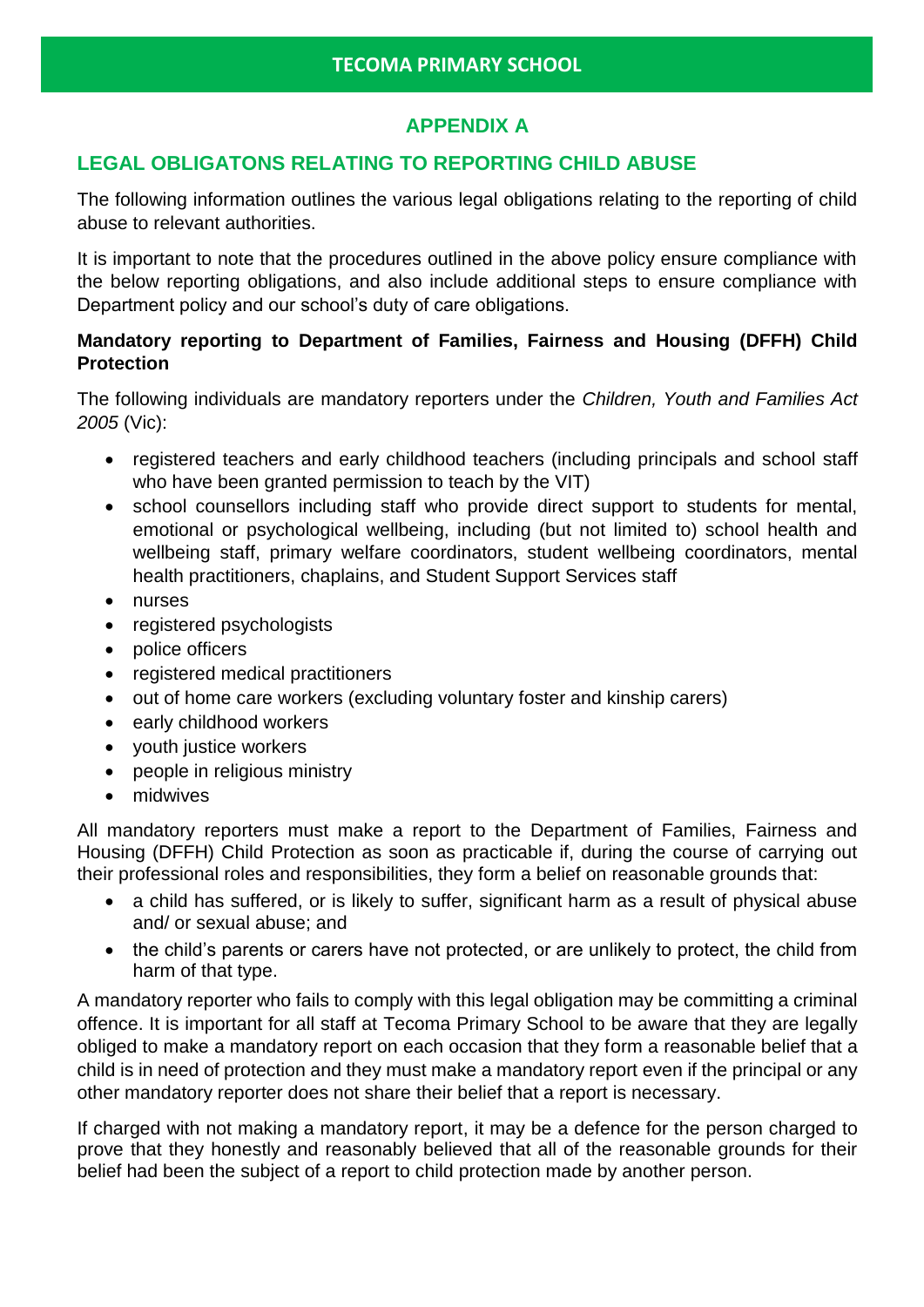The identity of a person who reports any protective concerns to DFFH Child Protection is protected by law. It is an offence for a person, other than the person who made the report, to disclose the name of the person who made a report or any information that is likely to lead to their identification.

At our school, all mandated school staff must undertake the *Mandatory Reporting and Other Obligations eLearning Module* annually. We also require all other staff to undertake this module, even where they are not mandatory reporters.

The policy of the Department of Education and Training (DET) requires **all staff** who form a reasonable belief that a child is in need of protection to discuss their concerns with the school leadership team and to report their concerns to DFFH and in some circumstances to Victoria Police, or to ensure that all the information relevant to the report has been made by another school staff member.

Any person can make a report to DFFH Child Protection (131 278 – 24 hour service) if they believe on reasonable grounds that a child is in need of protection even if they are not a mandatory reporter listed above.

## **Reporting student wellbeing concerns to Child FIRST/Orange Door**

At Tecoma Primary School we also encourage staff to make a referral to Child FIRST/Orange Door when they have significant concern for a child's wellbeing. For more information about making a referral to Child FIRST/Child FIRST see the Policy and Advisory Library: Protecting Children – [Reporting and Other Legal Obligations.](https://www2.education.vic.gov.au/pal/protecting-children/policy)

#### **Reportable Conduct**

The Reportable Conduct Scheme is focussed on worker and volunteer conduct and how organisations investigate and respond to suspected child abuse. The scheme aims to improve organisational responses to suspected child abuse and to facilitate the identification of individuals who pose a risk of harm to children.

There are five types of 'reportable conduct' listed in the *Child Wellbeing and Safety Act 2005:*

- sexual offences against, with or in the presence of, a child
- sexual misconduct (which includes grooming) against, with or in the presence of, a child
- physical violence against, with or in the presence of, a child
- behaviour that causes significant emotional or psychological harm to a child
- significant neglect of a child.

A reportable conduct allegation is made where a person makes an allegation, based on a reasonable belief, that a worker or volunteer has committed reportable conduct or misconduct that *may* involve reportable conduct.

If school staff or volunteers become aware of reportable conduct by any current or former employee, contractor or volunteer, they must notify the school principal immediately. If the allegation relates to the principal, they must notify the Regional Director.

The principal or regional director must notify the Department's Employee Conduct Branch of any reportable conduct allegations involving current or former employees of the school (including Department, allied health, casual and school council employees), contractors and volunteers (including parent volunteers).

• Employee Conduct Branch: 03 7022 0005 or [employee.conduct@education.vic.gov.au](mailto:employee.conduct@education.vic.gov.au)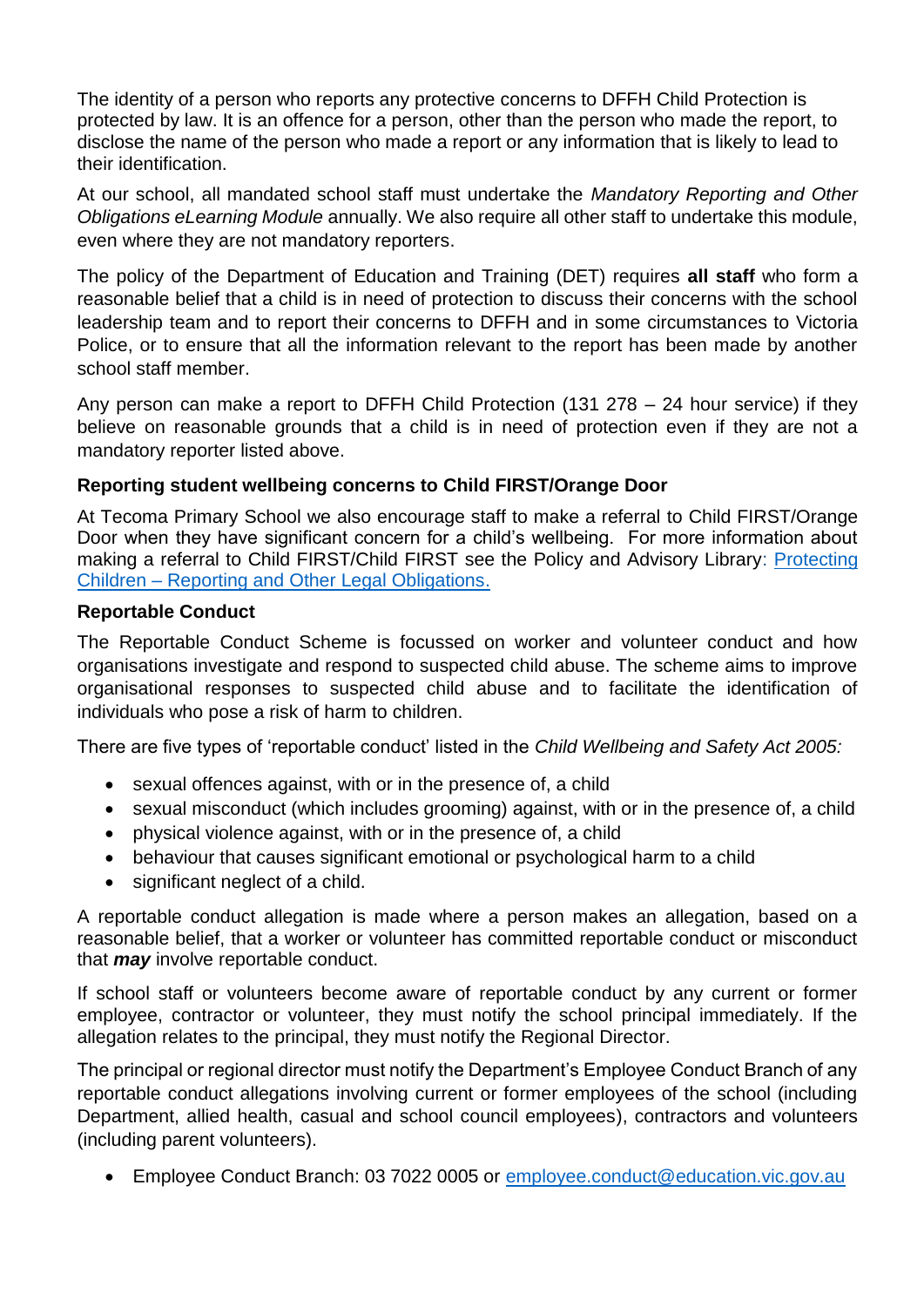# **TECOMA PRIMARY SCHOOL**

The Department's Secretary, through the Manager, Employee Conduct Branch, has a legal obligation to inform the Commission for Children and Young People when an allegation of reportable conduct is made.

For more information about reportable conduct see the Department's *Policy and Advisory Library*: [Reportable Conduct](https://www2.education.vic.gov.au/pal/reportable-conduct-scheme/policy) and the Commission for Children and Young People's [website.](https://ccyp.vic.gov.au/reportable-conduct-scheme/)

## **Failure to disclose offence**

Reporting child sexual abuse is a community-wide responsibility. All adults (ie persons aged 18 years and over), not just professionals who work with children, have a legal obligation to report to Victoria Police, as soon as practicable, where they form a 'reasonable belief' that a sexual offence has been committed by an adult against a child under the age of 16 in Victoria.

Failure to disclose information to Victoria Police (by calling 000, local police station or the Police Assistance Line 131 444) as soon as practicable may amount to a criminal offence unless a person has a 'reasonable excuse' or exemption from doing so.

"Reasonable belief" is not the same as having proof. A 'reasonable belief' is formed if a reasonable person in the same position would have formed the belief on the same grounds.

For example, a 'reasonable belief' might be formed when:

- a child states that they have been sexually abused
- a child states that they know someone who has been sexually abused (sometimes the child may be talking about themselves)
- someone who knows a child states that the child has been sexually abused
- professional observations of the child's behaviour or development leads a mandated professional to form a belief that the child has been sexually abused
- signs of sexual abuse leads to a belief that the child has been sexually abused.

"Reasonable excuse" is defined by law and includes:

- fear for the safety of any person including yourself or the potential victim (but not including the alleged perpetrator or an organisation)
- where the information has already been disclosed to Victoria Police and you have no further information to add (for example, through a mandatory report to DFFH Child Protection or a report to Victoria Police from another member of school staff).

#### **Failure to protect offence**

This reporting obligation applies to school staff in a position of authority. This can include principals, assistant principals and campus principals. Any staff member in a position of authority who becomes aware that an adult associated with their school (such as an employee, contractor, volunteer or visitor) poses a risk of sexual abuse to a child under the age of 16 under their care, authority or supervision, must take all reasonable steps to remove or reduce that risk.

This may include removing the adult (ie persons aged 18 years and over) from working with children pending an investigation and reporting your concerns to Victoria Police.

If a school staff member in a position of authority fails to take reasonable steps in these circumstances, this may amount to a criminal offence.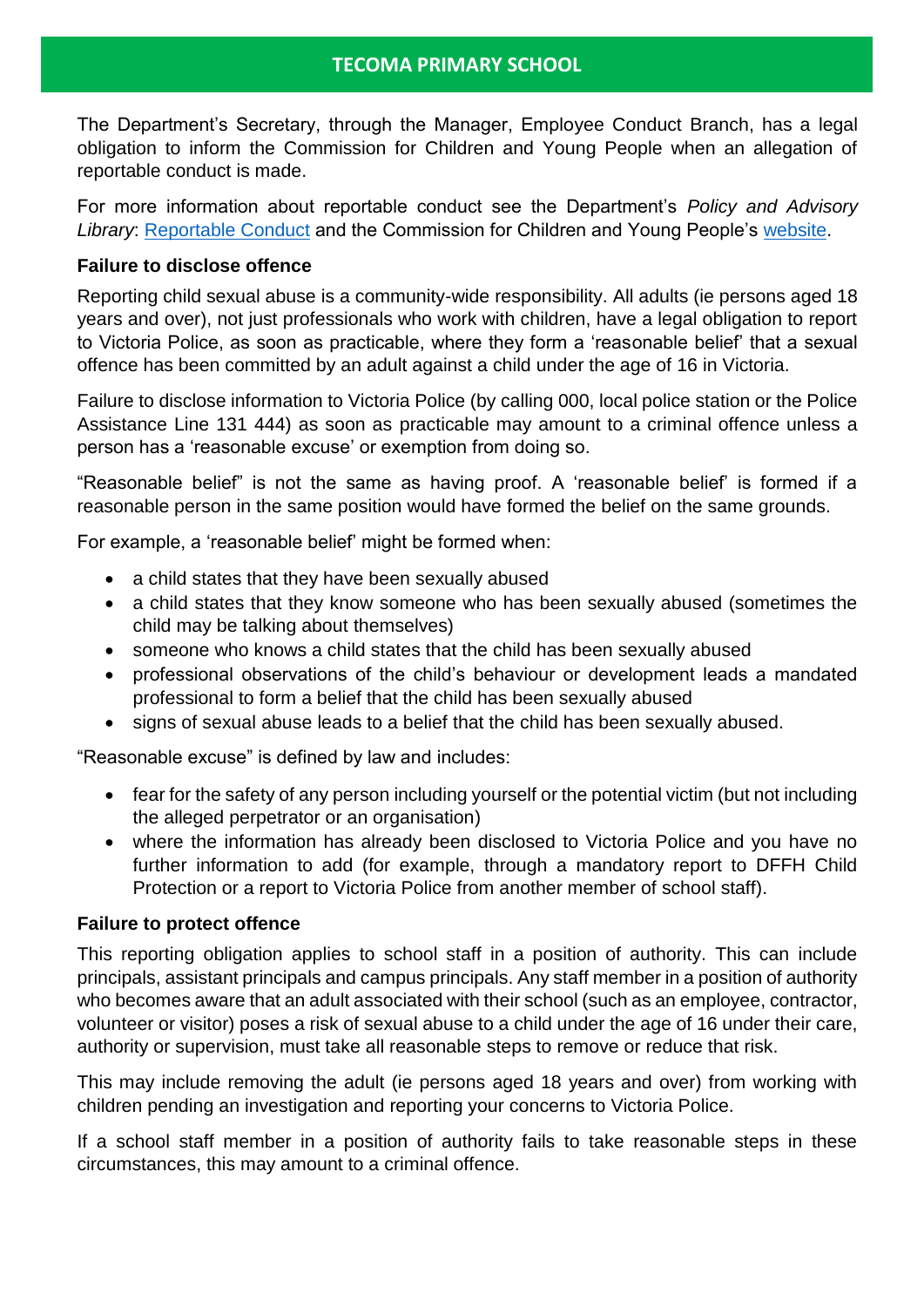# **Further information**

For more information about the offences and reporting obligations outlined in this fact sheet refer to: Protecting Children — [Reporting and Other Legal Obligations.](https://www2.education.vic.gov.au/pal/protecting-children/policy)